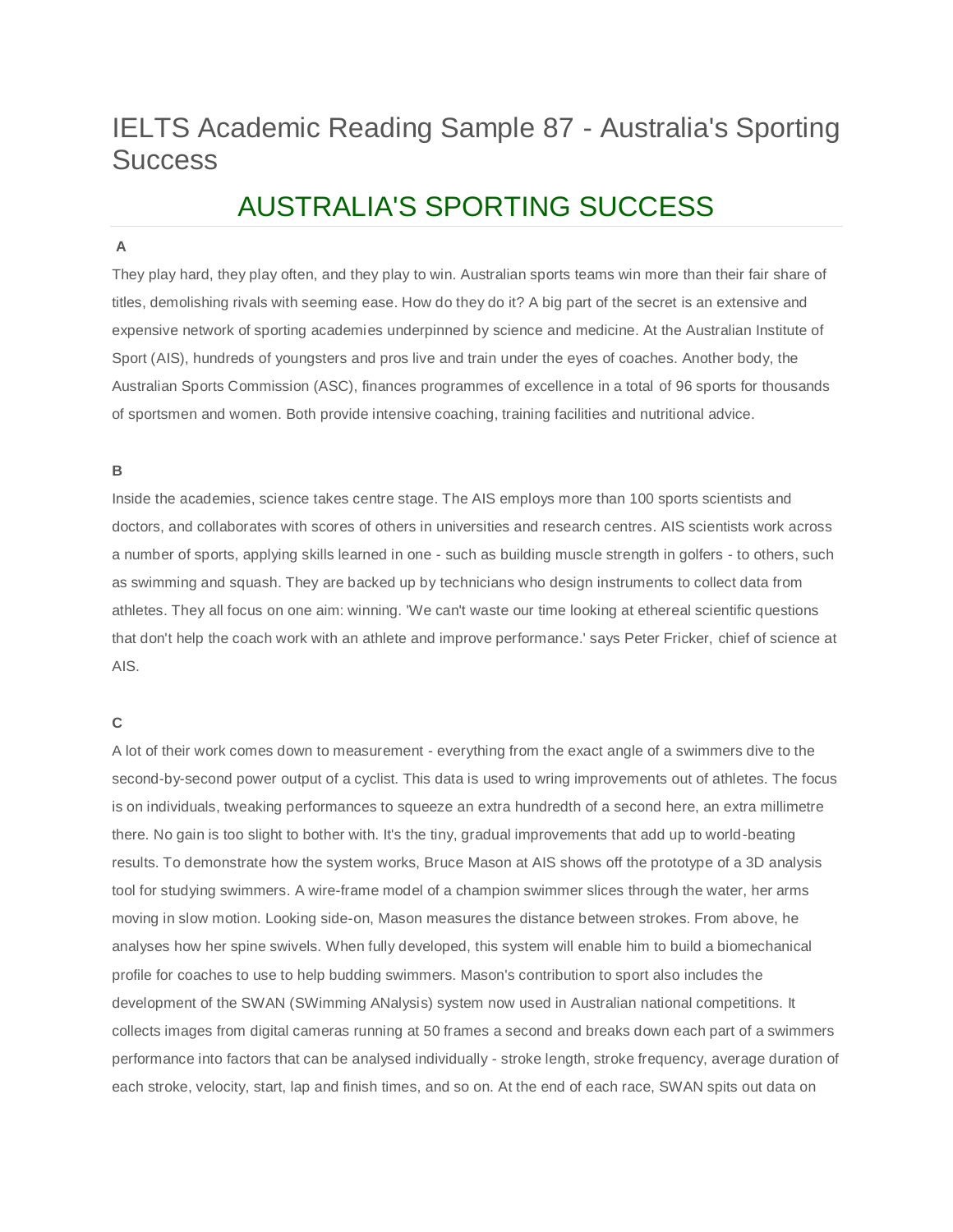each swimmer.

#### **D**

'Take a look.' says Mason, pulling out a sheet of data. He points out the data on the swimmers in second and third place, which shows that the one who finished third actually swam faster. So why did he finish 35 hundredths of a second down? 'His turn times were 44 hundredths of a second behind the other guy.' says Mason. 'If he can improve on his turns, he can do much better.' This is the kind of accuracy that AIS scientists' research is bringing to a range of sports. With the Cooperative Research Centre for Micro Technology in Melbourne, they are developing unobtrusive sensors that will be embedded in an athlete's clothes or running shoes to monitor heart rate, sweating, heat production or any other factor that might have an impact on an athlete's ability to run. There's more to it than simply measuring performance. Fricker gives the example of athletes who may be down with coughs and colds 11 or 12 times a year. After years of experimentation, AIS and the University of Newcastle in New South Wales developed a test that measures how much of the immune-system protein immunoglobulin A is present in athletes' saliva. If IgA levels suddenly fall below a certain level, training is eased or dropped altogether. Soon, IgA levels start rising again, and the danger passes. Since the tests were introduced, AIS athletes in all sports have been remarkably successful at staying healthy.

#### **E**

Using data is a complex business. Well before a championship, sports scientists and coaches start to prepare the athlete by developing a 'competition model', based on what they expect will be the winning times. 'You design the model to make that time.' says Mason. 'A start of this much, each free-swimming period has to be this fast, with a certain stroke frequency and stroke length, with turns done in these times'. All the training is then geared towards making the athlete hit those targets, both overall and for each segment of the race. Techniques like these have transformed Australia into arguably the world's most successful sporting nation.

#### **F**

Of course, there's nothing to stop other countries copying - and many have tried. Some years ago, the AIS unveiled coolant-lined jackets for endurance athletes. At the Atlanta Olympic Games in 1996, these sliced as much as two per cent off cyclists' and rowers times. Now everyone uses them. The same has happened to the altitude tent', developed by AIS to replicate the effect of altitude training at sea level. But Australia's success story is about more than easily copied technological fixes, and up to now no nation has replicated its allencompassing system.

#### **Questions 1-7**

Reading Passage 88 has six paragraphs, **A-F**. Which paragraph contains the following information?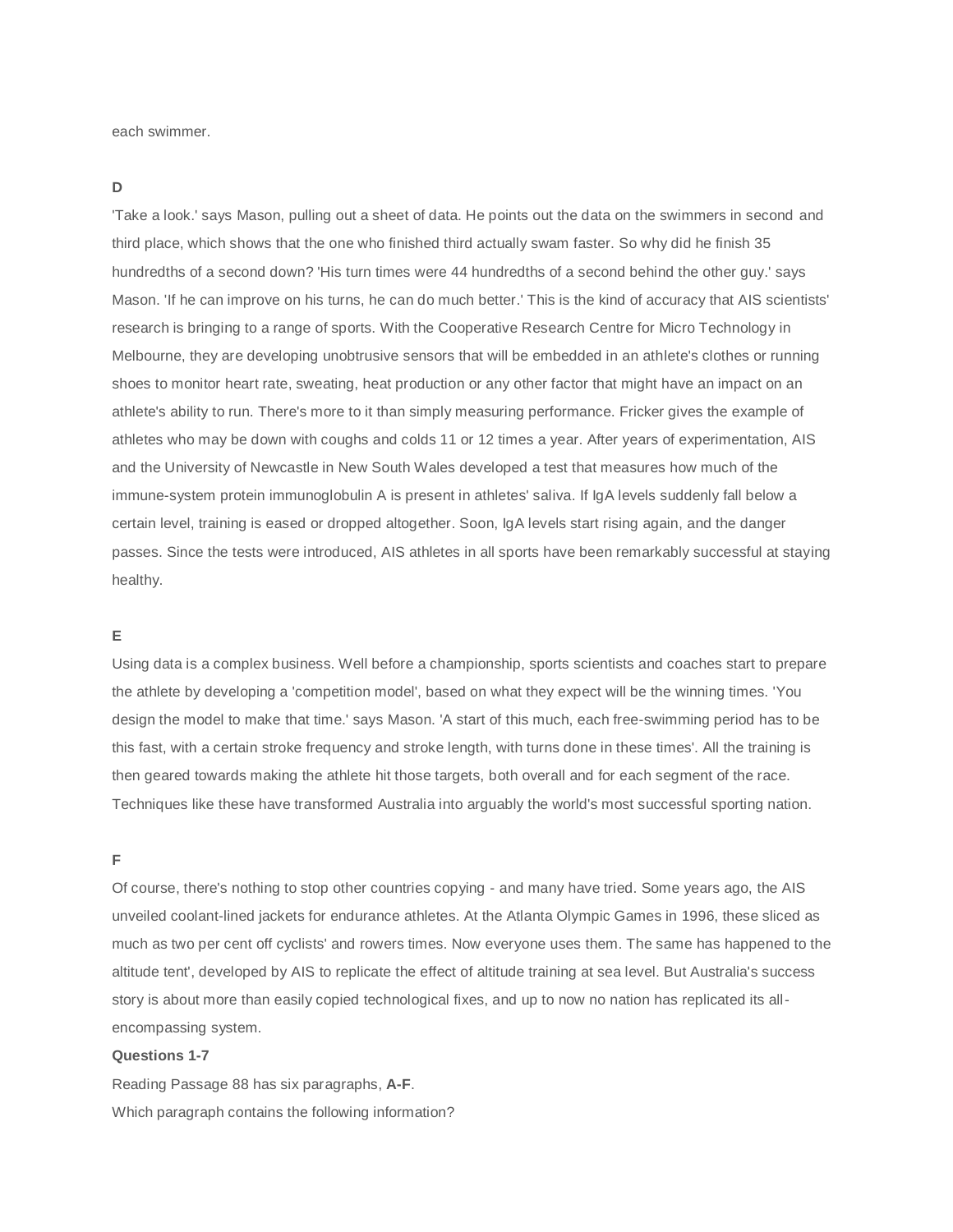Write the correct letter **A-F** in boxes **1-7** on your answer sheet.

#### *NB You may use any letter more than once*

 a reference to the exchange of expertise between different sports an explanation of how visual imaging is employed in investigations a reason for narrowing the scope of research activity how some AIS ideas have been reproduced how obstacles to optimum achievement can be investigated an overview of the funded support of athletes how performance requirements are calculated before an event **Questions 8-11** Classify the following techniques according to whether the writer states they **A** are currently exclusively used by Australians **B** will be used in the future by Australians

**C** are currently used by both Australians and their rivals

Write the correct letter **A, B, C** or **D** in boxes **8-11** on your answer sheet.

- **8** cameras
- **9** sensors
- **10** protein tests
- **11** altitude tents

**Questions 12** and **13**

Choose **NO MORE THAN THREE WORDS AND/OR A NUMBER** from the Reading Passage **88** for each answer.

Write your answers in boxes **12** and **13** on your answer sheet.

**12** What is produced to help an athlete plan their performance in an event? **13** By how much did some cyclists' performance improve at the 1996 Olympic Games?